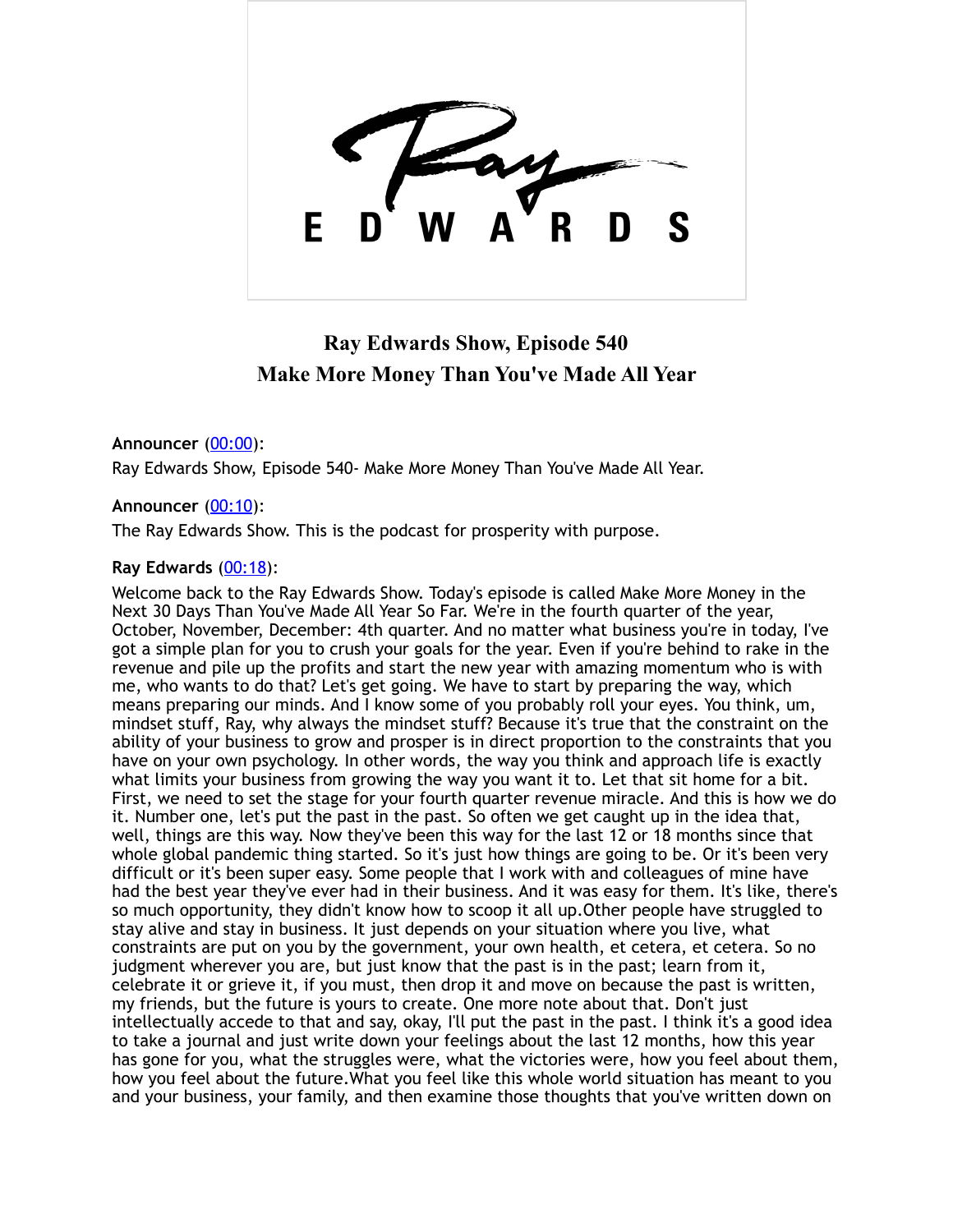paper and ask yourself, is this really what I believe? Is this really what I want to be thinking going forward? Or do I need to clean this up and shift the way I think about this? It'll reveal itself to you. So do that exercise actually in writing in your journal. I really encourage you to do that. You'll get much more out of it than you will. If you just think about it. Number two, define your objective. And this is- people make this so complex; they have these big, complex objectives that they lay out. Don't make it more complex than it needs to be. Just write down how much revenue will it take to make next year a win the next 12 months.

Is it two times what you made the year before? Is it five times, is it 10 times? Or maybe it's less, depending on what your priorities are. Whatever is, I want you to write down a number like this is our revenue for the year coming up. And this is our profit margin from that number and stick to those goals. Think carefully about setting them. Once you set them, put them in stone, your approach may change, but your objective doesn't. And then number three, calendar your plan as I'm going to lay out in today's episode, your secret weapon is the calendar. So use it for goodness sakes. Use the calendar to your advantage. You can use it not only to make sure things happen, but to read the mind of your marketplace. Oh yes. I said it. Read the mind of your marketplace. Now, before we really dig in, we got to go through Ray's unpopular, ruthless rules of revenue. Ray's unpopular, ruthless rules of revenue. Yes. The one thing that creates cash on command? It's not your copy. It's not your design. It's not your funnel steps, not your up-sells. It's not your pre-sales. It's not your NLP skills. It's very simply an irresistible offer. An offer so good people feel stupid if they say no to it. They feel like I, this is so good. If= I'd have to be an idiot not to say yes to it. You got to make an offer that good. How do you make an offer like this? Well, let me just give you the short answer. Get Alex Hormozi's book \$100 million offers. This guy is such a great genius of business thinking. Some people have told me I didn't see anything new in that book. I said, but when you read it, did you get a new vision of what it all means? And that's what happened for me. I've written and taught many of the same things that Alex puts in his book, but he put it together in such a way with such a perspective that I felt like scales fell off my eyes and I realized, oh, everything old is new again. This is powerful. The one thing that creates cash on command is an irresistible offer, or as Alex calls it, a grand slam offer. It's so good you'd have to be stupid to say no. And that means no sales pitch. You just show the offer and people are like, I'm in. Where do I sign up? This is a great book. I can't recommend it to you enough. So get it. I'll shorten this part of the podcast. I'm not going to reteach what's in Alex's book, but I'll say this. You want to find high profit offers to make during the next three months. If you want to make more revenue the next three months and you made all year so far, you need to have high profit offers.

# $(05:14)$  $(05:14)$ :

Whether you're selling smaller ticket and you're selling something for \$200 and it only cost you \$10 to make, that's a pretty good revenue ratio. Or if you're selling a \$10,000 offer and only cost you a hundred dollars to make, and you might say, how's that possible? You must be ripping people off. Absolutely not ripping people off. Absolutely delivering maximum value at these profit margin levels. You're able to deliver such incredibly good service to your customers, they'd never think of doing business with anyone else and you can actually get them the results you want them to get. There's so much more to that. I'll get into that maybe in next week's podcast, but just make high profit offers. So the ideal is it costs you a dollar to make it, you sell it for a hundred dollars. That's 99% markup. That's what you're looking for. And then also you want to make your offers over the next three months to people who are in the need stage of buying your product or service. What I mean by this is I teach something in my copywriting course called the open scale. This is the scale of buyer awareness about how, where they are, that there's a problem in their life that you have the solution to, that you actually do have the solution to. It's a product that you sell and it costs X number of dollars and they can get it from you. So the levels of awareness go like this. O P E N- open; O stands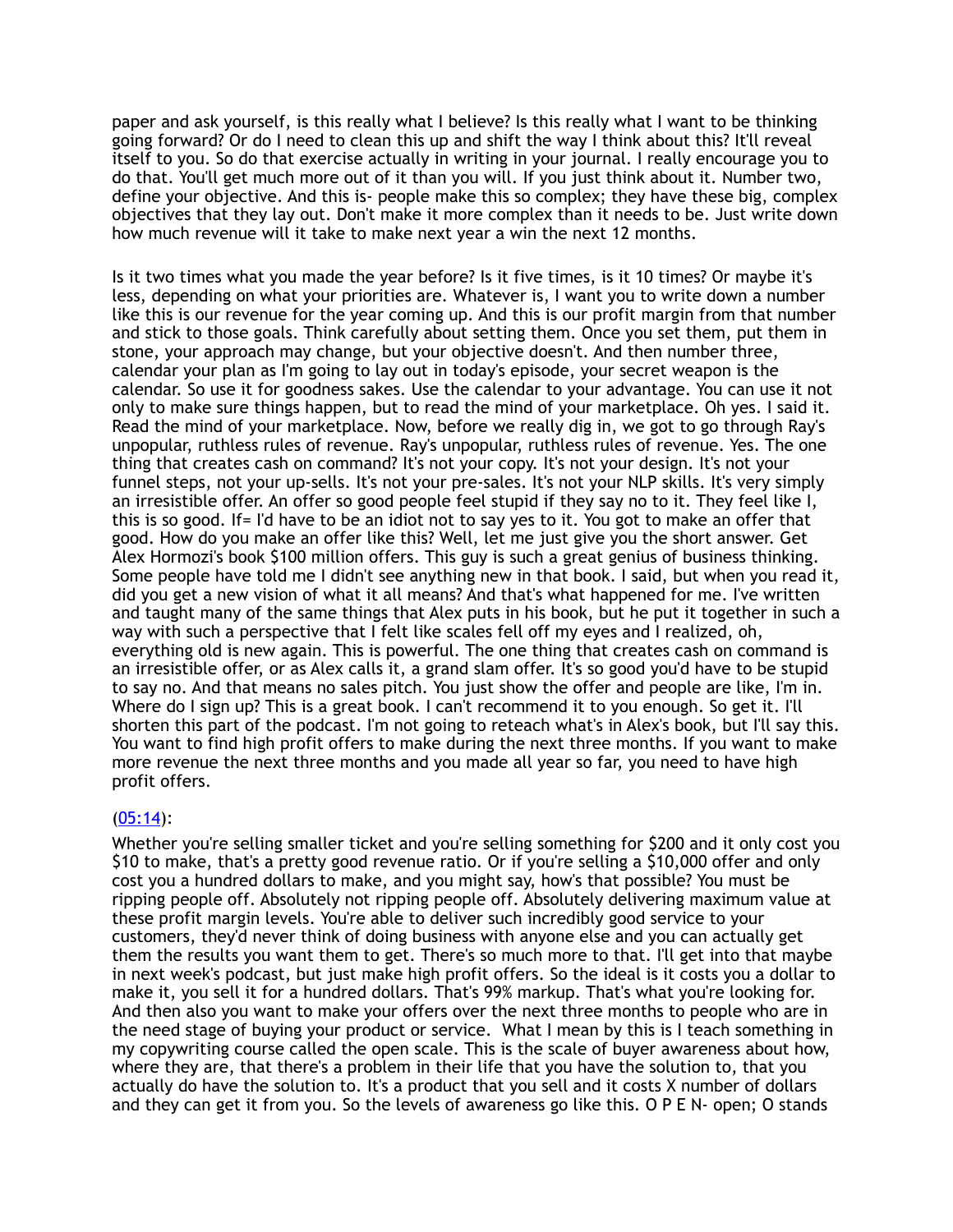for oblivious. They don't know they have a problem and they don't know if there's a solution. So they don't care. You could talk to them all day long about what you have and they're just like, I don't, I don't have time for you, bud. I don't know want you're talking about, I don't have that problem. I don't know what kind of a scam are you running, pal? So oblivious- hard to sell to. Pondering; these are people who are thinking about your solution. This is a person who, for instance, feels a headache coming on. They've had headaches before, they feel a headache coming on and they know, you know, I might need to get some headache medication in a while. Then they move to the next level, which is engaged. Now their head's beginning to pound. It's beginning to hurt. They're like, I need to get some, some headache medication. As soon as this meeting's over, I'm going to jet out to the drug store and get some Tylenol or something. And then there's the level of need, which comes after engaged. Need is my head is splitting. I'm in so much agony. I either got to get some kind of medication. I'm going to go pull the covers over my head and sleep for the next 24 hours. If you ever had a migraine, you know what I'm talking about. Person with a migraine will pay whatever you need to be paid to get relief from that migraine or cluster headache feeling. I've had both. I know what they feel like. You don't want them. You'd pay anything and you'd do anything, almost anything to avoid getting those kind of headaches because they're debilitating. That's a person in need. Who would you rather sell to a person who's oblivious, pondering, engaged, or somebody who's in need? You just have the solution. Here's the money. Give me the solution now. Obviously it's the person who's in need. So in your perfect world, iun your perfect audience, who's your perfect client that you have a solution for. Whether it's, you have a way for them to multiply their business revenues, their profits, to make their life easier, to become more fit, to become more lean, have more muscle, to have more cardiovascular and muscular health or to have better relationships. But whatever area you work with them in, you know what they need. You're speaking to people in need. What's the closest you can come to giving them a magic solution to their need they have? That's what you want. That's the kind of offer you want to make as an irresistible offer. A magic solution to the need they have right now. When you enter into that realm where you've got their dream solution, and you can give it to them fast, almost instantly, you can do it frictionless. You take all the reasons it would stop them from buying your solution out of the way, you have a preponderance of that you can do it. Plus you add two more elements. So let's walk through that very carefully. Dream solution-You have an irresistible offer, the dream solution they're looking for. To make more money, to get out of debt, to have a better relationship, to be more fit, to be more attractive, to dress better, have a better wardrobe, to make their marketing easier, whatever it is you help people do. You have the dream solution and the speed of transformation ideally would be, they pay you and they instantly get the transformation. Now it's probably not an impossibility for you to give them an instant transformation, but how close can get to that. That's what you want to get to with this ideal irresistible offer we're going to be making for the next three months. Frictionless path to paradise is the next thing on the list you need to have; as frictionless as you can make it. Whatever their objections are, whether it's the way you deliver the answer, the way they have to put effort into getting it done the way they have to wait for certain period of time for you to get to them. You remove all the friction you possibly can from the process so that is frictionless. There's no hindrance to them getting what they want from you. You give them a preponderance of proof, not just a smattering of evidence, a preponderance of proof. Like I've got hundreds and hundreds of testimonials for my copywriting courses and training. Hundreds and hundreds of them, a preponderance of proof that my teaching and my strategies and my tactics work- stories, testimony, evidence. And then there's two more elements need to add to your offer to make it truly irresistible urgency. That means they have to act fast because this offer's good for a limited time. One of the best ways to do that is to tie to dates on the calendar. Deadlines, and we're going to talk about how you're gonna do that for the next three months. I told you, you could use the calendar to read your customer's minds. We're going to go into that. That's going to be part of our urgency play and then scarcity- limited access.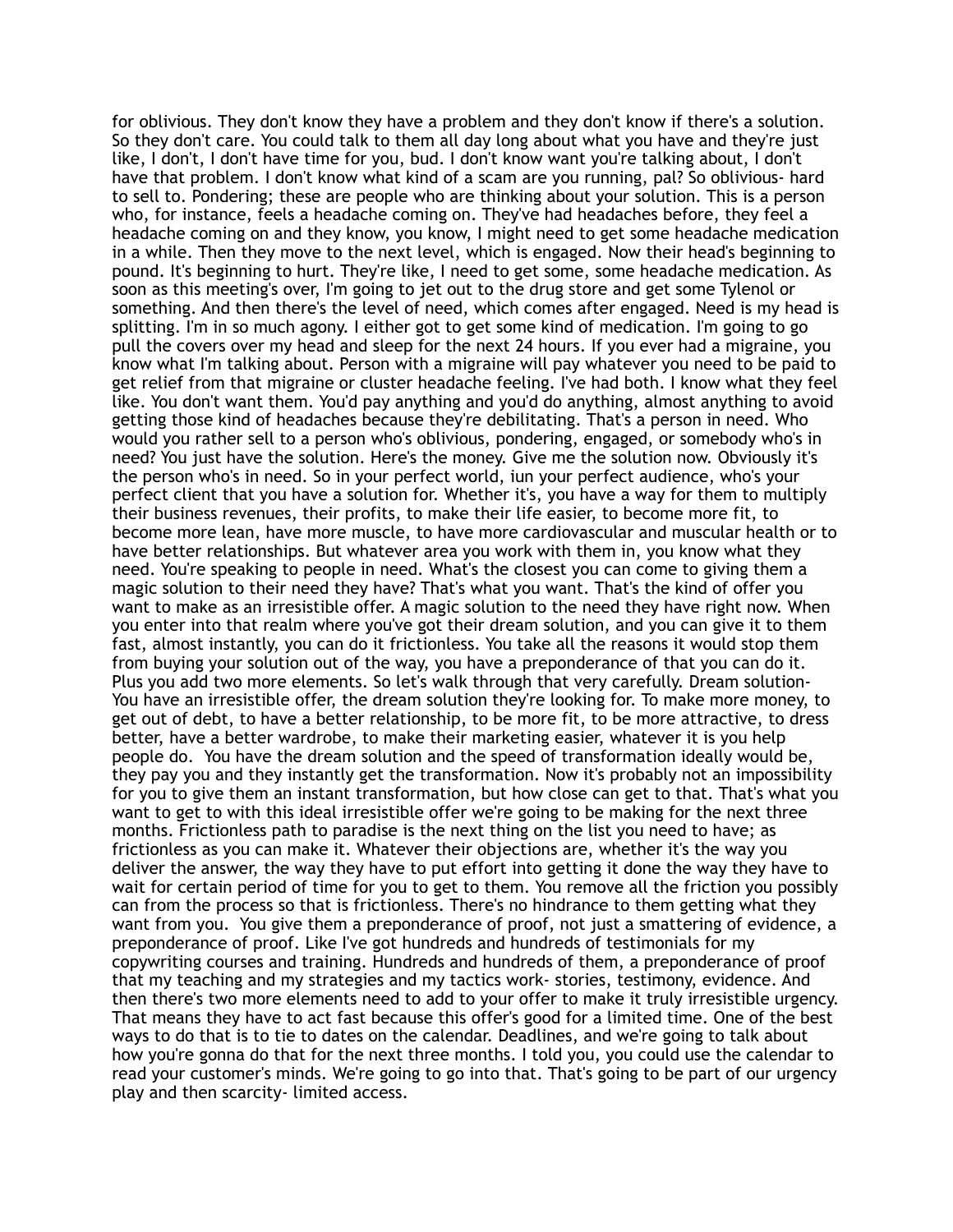#### [\(10:02](https://www.temi.com/editor/t/h8qrbV3t-5rBXa5GCxNJ3eod8-aoKJpUPkrxoib6zlEGdKKrLXPhlB2cDKkO_GOJ7WGeEzhmGBQ2L86W64eqCbTIq4c?loadFrom=DocumentDeeplink&ts=602.73)):

So scarcity is similar to urgency, but people get them confused. Urgency is, time is limited. You have to act now to get what you hear me talk about. Scarcity is there's only so many units or positions left for you to get, or there's scarcity of time to answer this offer. So we're running out, running out of units. We're running out of seats in the class, running out of days you're able to register for this. So it's both scarce and limited. These are two powerful factors in getting people to take action. And I know they seem kind of cliched and some people wince and think, I don't want to get into the whole scarcity thing, cause it sounds like I'm hypey, but no, it gives people a reason to act and it works like crazy. You're going to try this cause I'm asking you to try it, I'm inviting you to try it, and you're entertaining the idea, and you say, well, maybe I'll try it. I'll do it for a couple of weeks. And as you begin to see it working, you're going to do it more and more because you're gonna realize it serves you and it serves your customer. Just believe me on this. I'm gonna be urging you to send lots of emails over the next three months and make offers every day. I'll tell you this, the more offers you make, the more sales you make. The more offers you make, the more sales you make. Write it down, it's true. Put it on your wall. Anybody I work with, who's encountering a slump in sales. The first thing I ask them is how often do you make an offer? "oh, we have an offer up on our website Pretty much all the time." But how do you get that in front of people? How many times per week do you ask somebody to buy that offer? When you get right down to it, most of them don't ask more than once or twice a month. I'm gonna encourage you to find a way to ask every day, because the more offers you make, the more sales you make and you might be listening to this to this thinking, man there's a lot of things you're throwing at me, a lot of things to do- less than you think. I'm going to give you a checklist with this week's podcast. So you'll be able to just go through the checklist quite rapidly, quite simply, it's not complex at all. And even if it was complex, it's worth solving because there are very few problems you have that more sales will not solve. When I was working in the insurance business, I worked in the insurance business for two years. I sold insurance for Prudential insurance company. The rock- get a piece of the rock. My sales manager at Prudential, his name was Frank and he saw that I was struggling in my early days in the business. I just couldn't seem to grasp how to sell insurance, which I don't know why it's such a desirable product. So many people want, what was my problem? I just, I just needed confidence. Frank said to me, Ray, I know you're having trouble. I know this seems like a lot of work, but let me tell you something, son. He was quite a bit older than I was. He said there are very few problems you have that making more sales will not solve. Boom! Wisdom- drop the mic. Thank you, Frank Carter. All right. Finally, I want you to focus on something we call operation money magnet. Operation money magnet. We're talking about bringing money to your business over the next three months like you haven't done in the last nine months. And you do that not by the law of attraction, but by the law of magnetism. One of our mastermind members Alejandro was sharing this with us the other day. And it's so, so powerful. The way magnetism works is you have a coil with a current passing through it that causes an electromagnetic field to be created that if you have iron shavings nearby, they're attracted or a piece of iron is attracted to the magnet. It's attracted like that. What caused the attraction? It wasn't just visualizing things, which is how we think of it in the law of attraction. We just visualize something that comes to us. We're at like at a distance, from whatever we want, whatever our goal is. And we're trying to magically attract it to us. But the difference is magnetism means you've got to have certain physical attributes in place, like iron, with a coil wrapped around it and current passing through it to cause an electromagnetic field to be formed. And then you've got to push activity through that coil, through that magnet to continuously broadcast the electromagnetic force that attracts iron to you. And you have to be in proximity to the iron for it to work. Magnets don't work at like a hundred thousand miles apart unless they're super powerful magnets called black holes or whatever. Probably I'm getting my physics all wrong there, but you get the idea. You gotta have the magnet close enough to the iron shavings or the pieces of iron or other metal you want to attract to the magnet. You gotta be close enough for the field to act on the thing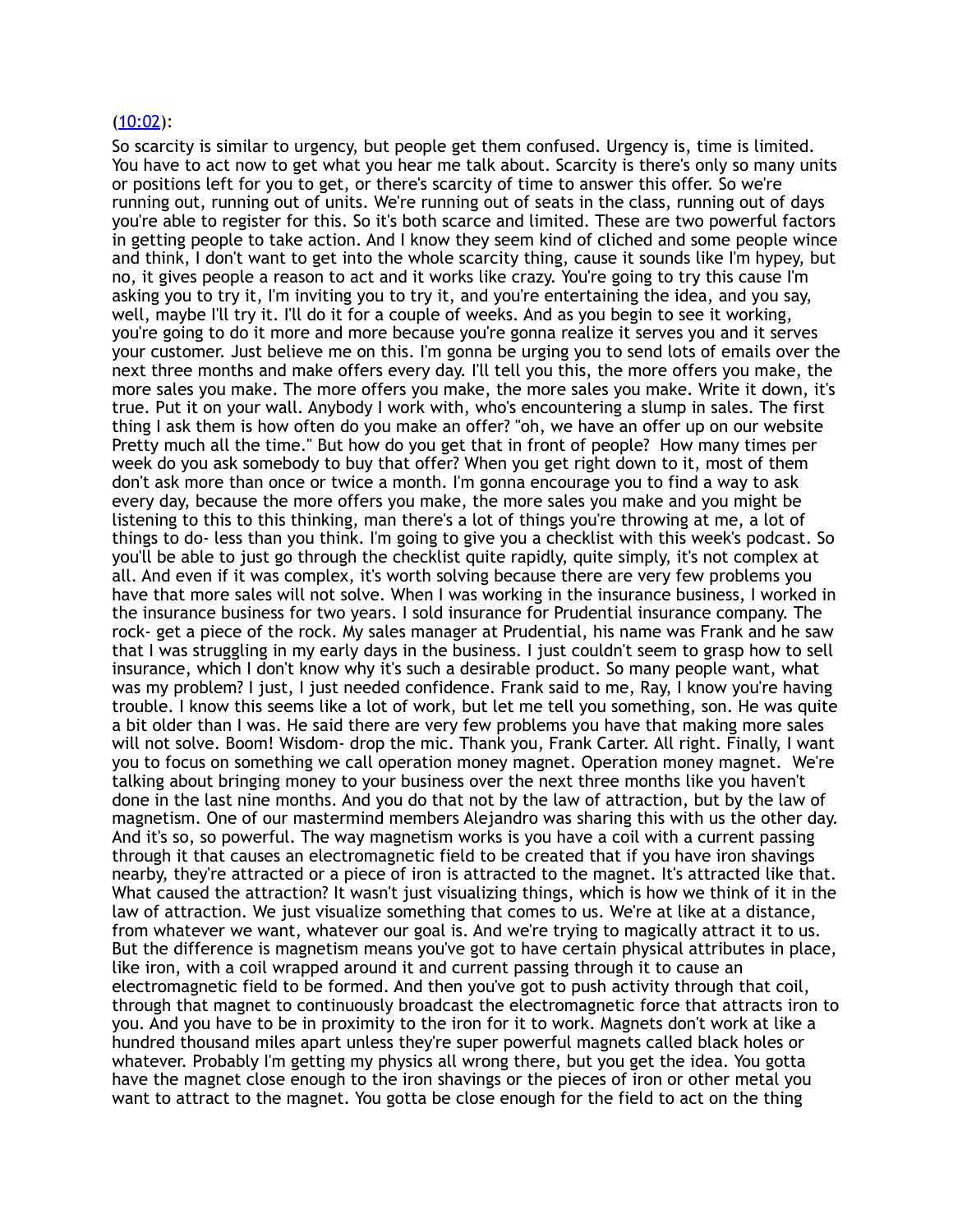you're trying to attract or magnetize. So what this means for us in the real world of business is, we have to engage in certain activities, the right activities, the right time, near the right people in their presence. So we can attract them as business. That's how you attract business. It's through magnetism, not through magic. So operation money magnet means you ruthlessly eliminate all actions and activities until you have accomplished the minimum daily required marketing. That's what brings you customers, clients, revenue, and profits. So this is operation money magnet, anything that's not part of operation money magnet gets pushed to the side to be done later or not at all. So here's your action plan. How to make all this practical something you can actually do. Cause right now you're probably thinking good, gosh, Ray, you threw a lot of stuff at me. I don't know what to do with it.

#### [\(14:36](https://www.temi.com/editor/t/h8qrbV3t-5rBXa5GCxNJ3eod8-aoKJpUPkrxoib6zlEGdKKrLXPhlB2cDKkO_GOJ7WGeEzhmGBQ2L86W64eqCbTIq4c?loadFrom=DocumentDeeplink&ts=876.4)):

Here's how you do it. The action plan is this. You're going to read your market's mind and make mountains of money. How are you going to do that? First of all, step one, commit to the challenge. I'm challenging you to do this for the next three months. For the end of the year, the final quarter of the year, commit to this challenge, create a money magnet offer. Step two, money magnet offer is one is so good, people was feel stupid to say no to it. You're going to have to know this for whatever your product or service is. What's the product you could offer your clients, your customers. That seems most like magic to them. They'd be like, that's the dream offer. I wish you had that all along. I will buy that from you right now. Let me sign up. How many places do you have? Do you have room for me? Let me in. That's the offer you're making for your client. I can't tell you what that is only you can tell me what it is, but you know what it is in your heart. Create a money magnet offer. Number three, market your offer every day on every medium. What does this mean? Market it on your email list, on your blog, on your Facebook, Twitter, Instagram, TikTok, LinkedIn, Pinterest, every medium you have available to you put your offer out every single day. Every day. Every day, Ray? Yes. Every day. If you believe in your solution, you believe it works. Why not every day. And you might say, well, how do I do that just without sounding repetitive? You got to send good creative copy. You got to tell good stories. You got to make good connections between stories and your offer. And we'll get more into that in the future weeks if you're, if you're interested. Our next episode, we may spend some time on how to write copy to support something like this operation money magnet thing we're talking about right now. It's not that hard to come up with an idea every day. Like I'll give you a few ideas just to give you an example. Let's talk about the calendar, your marketing, your offer every day on every medium. And we want to speak the language of the customer. We want to meet them where they are and talk about what's on their mind, the problem from their point of view. How do we know what they're thinking about? One of the best ways we know what they're thinking about is to look at the calendar because the calendar dictates a lot of what people think about. Like for the month of October, what are most people in the U S thinking about? Even it may not be the most important thing, but it's one thing we know everybody's thinking about an October-Halloween. It's on the calendar. Most people in America celebrate it in some way or other. It's on their mind. So you could make a promotion for whatever your offer is. And you talk about it. By the way, I want you to think about this, for the next three months you're making the same offer. The offer doesn't change, but the clothes you dress it in do. You put it in the context of whatever the next big thing in the calendar is cause that's the next big thing people are talking about. Thinking about. October, they're thinking about Halloween, November, they're thinking about Thanksgiving in America. American Thanksgiving. December, they're thinking about Christmas. The last week in December they're thinking about the new year resolutions, changing their life, setting new goals. You've got some big milestones, some big proven moneymaking, thought patterns that are available for you to tap into and figure out how does my offer fit into that? And that's how you talk about it. Like for Halloween, between now and Halloween, October 31st, your email subject lines might be something like scary good deals, ghost of a chance, supernatural savings, or whatever's appropriate for your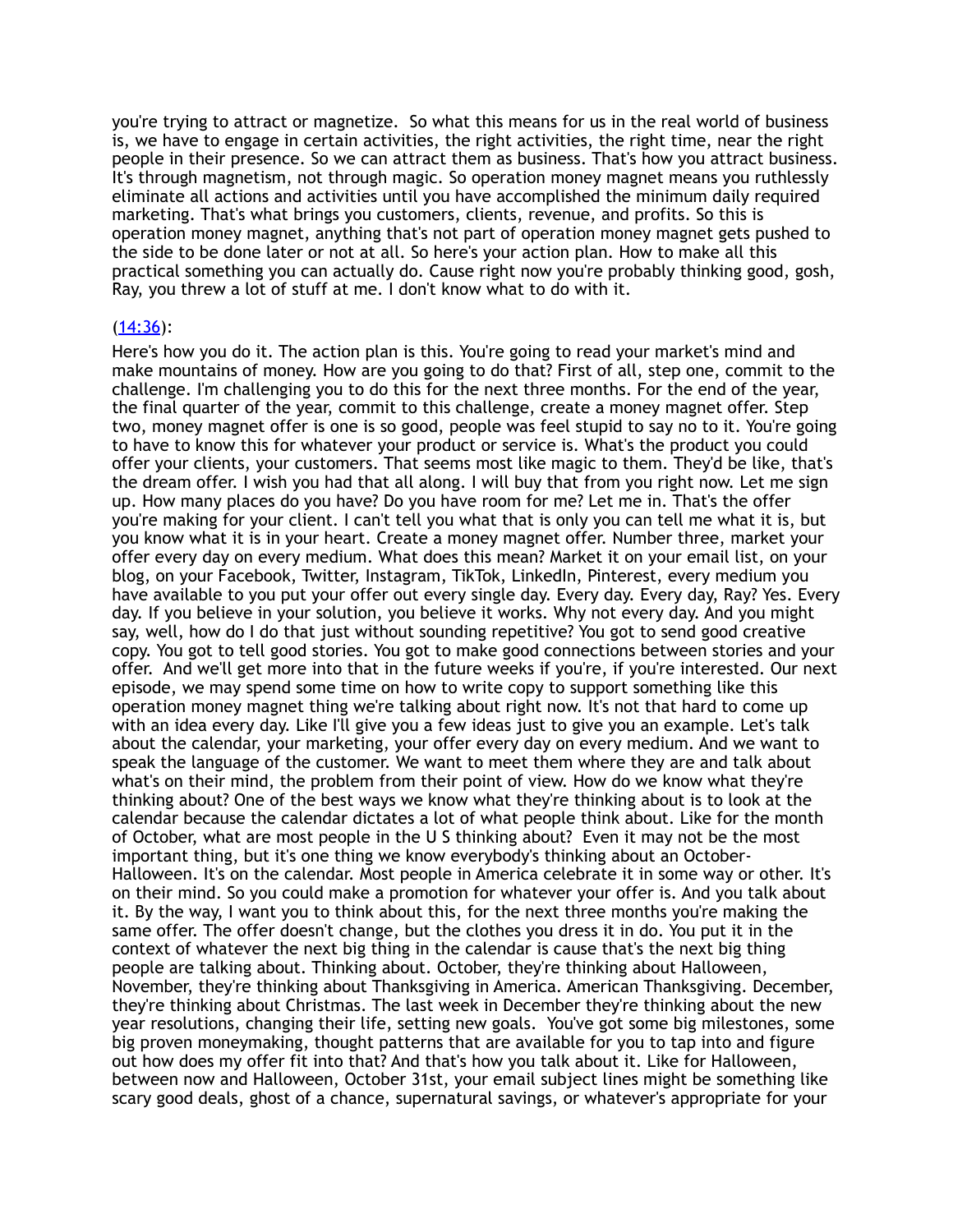market. Just think, I know it sounds a little bit cheesy, but look, we used to set up multimillion dollar advertising budgets for our radio clients, In the radio broadcasting industry, just by looking through the calendar and figuring out promotions that fit whatever was happening that month in the mass population. February was the month of love because why? Valentine's day. March was the month of basketball because why? March madness. You see where I'm going with this? So Thanksgiving, November, it's about saying thank you to your customers about practicing gratitude, about who do you want to thank by giving a gift from our company to your, to your friends, your coworkers. We have things you can offer that would be a great way for you to say thanks to them. That you're grateful for their business. There's so many ways for you to talk to your customers, no matter what you're selling about how you can be part of their Thanksgiving, how you can help them look great in the Thanksgiving season. Even if they don't practice Thanksgiving, like one of the great distinctions I ever read, I think it was from Mark McCormick who wrote a little piece about a great time to send holiday cards. If you're concerned about, I don't know who celebrates Christmas or who doesn't, who celebrates Hanukkah, who doesn't, you could just send a card of gratitude in the month of November saying, I just want to thank you for the year together. Being with us, working with us, letting us serve you, whatever is appropriate for you and your audience. You don't even have to mention the Thanksgiving holiday. Just take it as a time to send a thank you card to your customers, into your prospects. And it stands out from all the Christmas cards because so many people send these generic mean nothing, obligatory Christmas cards that are automated and de-personalized. And if you send a personalized, thank you note at the end of November, you're going to stand out head and shoulders above everybody else without having to overtly say, you're talking to them about Thanksgiving. See what I mean? So Thanksgiving is about gratitude and giving being thankful. Black Friday, the black Friday sale has become a phenomenon that everybody expects. So if you have a black Friday special you come up with, you need to promote that during the month of Thanksgiving and your email subject lines could be something as simple as black Friday savings, our best deal, ever best price gone at midnight. Scarcity, urgency around Black Friday sales.

#### [\(19:38](https://www.temi.com/editor/t/h8qrbV3t-5rBXa5GCxNJ3eod8-aoKJpUPkrxoib6zlEGdKKrLXPhlB2cDKkO_GOJ7WGeEzhmGBQ2L86W64eqCbTIq4c?loadFrom=DocumentDeeplink&ts=1178.55)):

Then Christmas, you could have the 12 days of Christmas. Tips or gift ideas from your store, from your business, from your service, from your bookstore, whatever the case may be, that may be appropriate for you. Gift ideas, a gift from you that you can send to them. These are just subject line ideas. You need to have more than these cause you're gonna mail every day, of course, but this is what I'm talking about. Then for new year's day, the last week of December, you need to be focused on people making resolutions. This is when they set goals for the new year. This one I think about, I want to make my life different this coming year, than it was the past year. And how can you be part of that process that's appropriate to your product or service or ideas that you share, and just write emails, make blog posts, make posts on Instagram, Facebook, YouTube, TikTok that are appropriate for that season. You can read the calendar, read your customer's mind, communicate to them in a way that they'll pay attention. Because they're, you're thinking about the same things they're thinking about, and you're making your irresistible offer at the same time. If you do this and you market every day on every medium, according to the instructions I've just giving you, you will knock it out of the park. All you've got to do now is craft your copy and make the offer. Don't overcomplicate it. It's simple. Keep it that way. Same offer different clothes, different copy. In other words, you talk about it in a different way, for each of the holidays, maintain your energy throughout. Don't, don't get draggy toward the end of the promotion. Stay energized, keep track of your results and report your progress. I'd especially love it if you'd report back here and let us know how it went for you, how things are going while we're in progress. You can join the Ray Edwards Copywriting Community on Facebook, and we'll be happy to answer questions, give you feedback right there. Free. There's no charge. It's free. It's free community. So join it. This is how you make more money in the next three months. The last